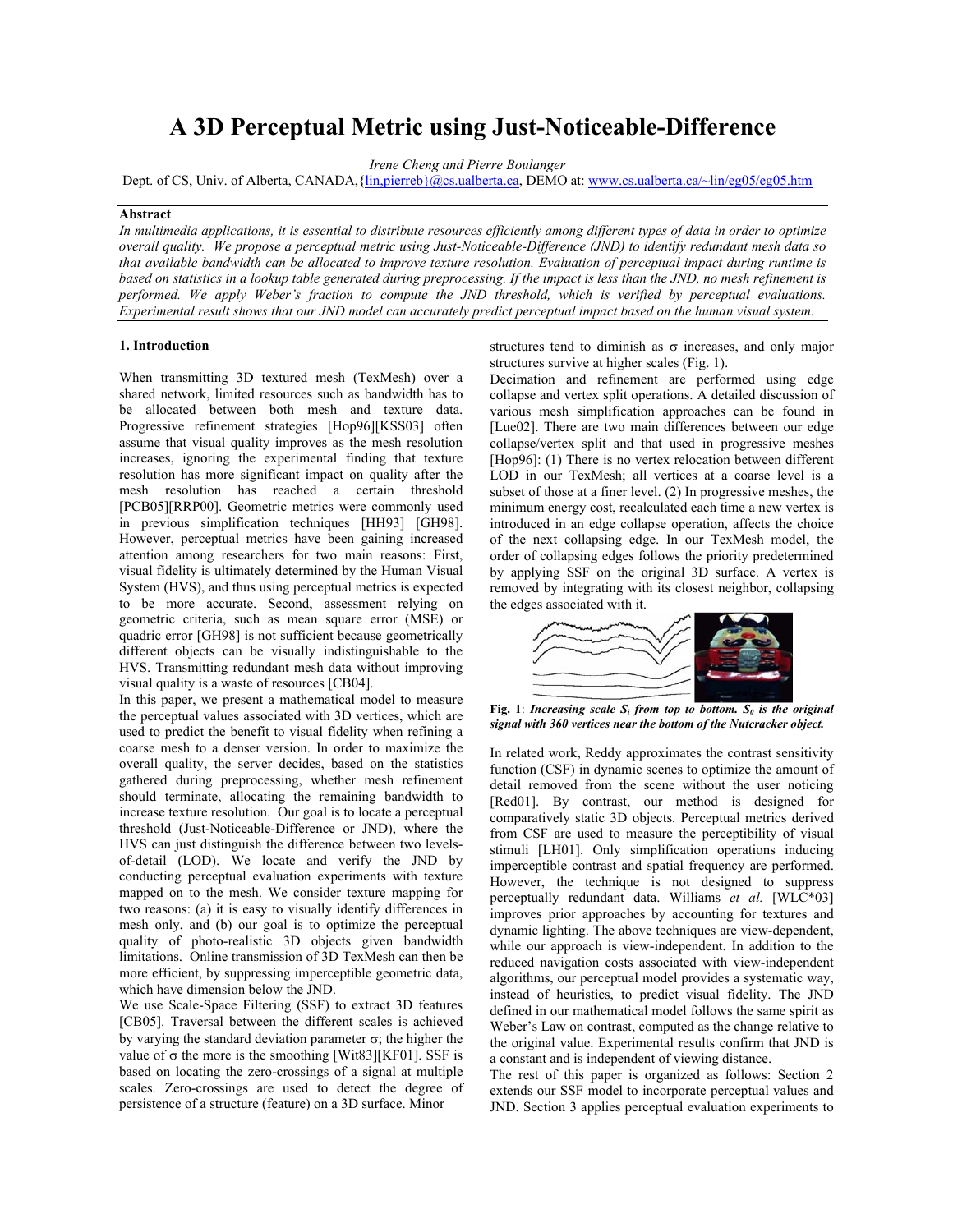locate and verify the JND. Section 4 outlines the use JND on 3D TexMesh transmission. Finally, Section 5 gives the conclusion and future work.

### **2. Perceptual value and JND**

When a 3D object moves closer to the viewer in a virtual scene, the mesh needs to be refined only if the resulting mesh improves visual quality. To determine whether mesh refinement should be performed requires measuring perceptual impact on the HVS. Adding or deleting a vertex or surface structure from a mesh generates a stimulus to human vision. To compare the perceptual impacts of these stimuli, the dimension of a structure is used as a visual cue in our model. We follow the argument that humans naturally describe an object as consisting of parts and infer 3D shapes of these parts [ZN99], and segment the object into corresponding parts (skeletonization). In each edge collapse operation during preprocessing, when a vertex  $V_R$ is removed and integrated with its closest neighbor  $V_C$ , we record the surface change as the difference ∆ρ between *RR* and  $R_C$ .  $R_i$  is the shortest distance between vertex *i* and the skeleton. For simplicity, we use a spherical object so that the skeleton is represented by the center point of the object (Fig. 2).  $\rho_R = (R_R - R_C)/R_C$  is defined as the *perceptual value* of  $V_R$ . If edge  $V_QV_C$  collapses after  $V_PV_Q$ , the perceptual value of the combined operation is  $(R_P - R_C)/R_C$ . Our model is designed for view-independent simplification. In a given view, when a 3D object is projected onto a 2D display, the stimulus can be interpreted by Weber's fraction on shape. Also, note that visual impact of a stimulus is dictated locally by the closest adjacent vertex and the closest distance to the skeleton. For example, collapsing  $V_R V_C$  has higher impact than collapsing  $V_QV_C$ , and we can disregard the overall shape and dimension of the object. Instead of representing the stimulus linearly, an alternative is to use the area of the quadric error generated by removing  $V_R$ , but experimental results show that our perceptual metric predicts visual quality well, closely following human perception.



**Fig. 2:**  $V_R$  and  $V_P$  have perceptual values  $\rho_R$  and  $\rho_P$ *respectively.* 

Let  $\Delta \varphi$  be the change when removing  $V_R$  and  $\varphi$  be the distance of  $V_C$  from the skeleton. When viewed on the display device, the difference  $\Delta \wp$  generates a stimulus to the retina (Fig. 3). The Just-Noticeable-Difference (JND) is the minimum change in perceptual value in order to produce a noticeable variation in visual experience. Weber's Law [GW02] states that at the JND threshold,

 $\frac{\Delta \mathcal{L}}{K} = K$  $\wp$  $(1)$ , where *K* is a constant.

A value which is greater than *K* generates a significant perceptual impact on the HVS. Weber's Law has been applied to a variety of stimuli, including 2D images, brightness, loudness, mass, line length, size, etc., verified by psychovisual experiments. In this paper we extend Weber's fraction to evaluate perceived similarity in 3D TexMesh.



**Fig. 3:** *An example of perceptual impact generated by the removal of vertex V<sub>R</sub>.* 

We performed SSF on the nutcracker object (Fig. 1), with 1260 faces at  $S_0$ . For each scale change, the perceptual values of vertices removed were recorded. At each scale the average value was used to represent the perceptual impact when refining from  $S_i$  to  $S_{i-1}$  (Table 1). The cumulated perceptual values were also computed and stored in a lookup table (LUT), so that the perceptual impact between *S*i and *S*<sup>j</sup> can be retrieved (Table 2).

| Scale           | $#$ of faces | Perceptual value |        |
|-----------------|--------------|------------------|--------|
| $S_{i-1} - S_i$ |              | Avg.             | Std.   |
| $0 - 1$         | 1162         | 0.0410           | 0.0308 |
| $1 - 2$         | 1118         | 0.0412           | 0.0294 |
| $2 - 3$         | 1074         | 0.0478           | 0.0390 |
| $3 - 4$         | 1040         | 0.0468           | 0.0288 |
| $4 - 5$         | 1002         | 0.0678           | 0.0491 |

**Table 1:** <sup>∆</sup>℘/℘ *of the nutcracker mesh between adjacent scales.*  Previous refinement techniques assume that visual quality is proportional to the number of vertices. Our preliminary finding shows that not every set of vertices has significant impact on visual quality [CB04]. Note that the average perceptual value column in the tables indicates that change of scale generates stimuli of different magnitudes. The HVS is insensitive to stimulus below a certain dimension. In the next section, we use perceptual experiments to locate and verify the JND for mesh refinement.

| From scale | To scale | Perceptual value |  |
|------------|----------|------------------|--|
|            |          | 0.0410           |  |
|            |          | 0.0616           |  |
|            |          | 0.0677           |  |
|            |          | 0.0759           |  |
|            |          | 0.1080           |  |

**Table 2:** *An example of cumulated perceptual values.*

# **3. Perceptual Evaluation Experiments to estimate JND**

Psychovisual experiments were conducted to establish some thresholds for human sensitivity [ODG\*03], but they explore the factors that affect the perception of dynamic events, while we focus on relatively static objects. Our experiments were conducted through a user interface. In the initial set of experiments, we used an 8" x 11" monitor of resolution 768 x 1024 pixels. We used indoor incandescent lighting and 360° rotating objects as visual stimuli. By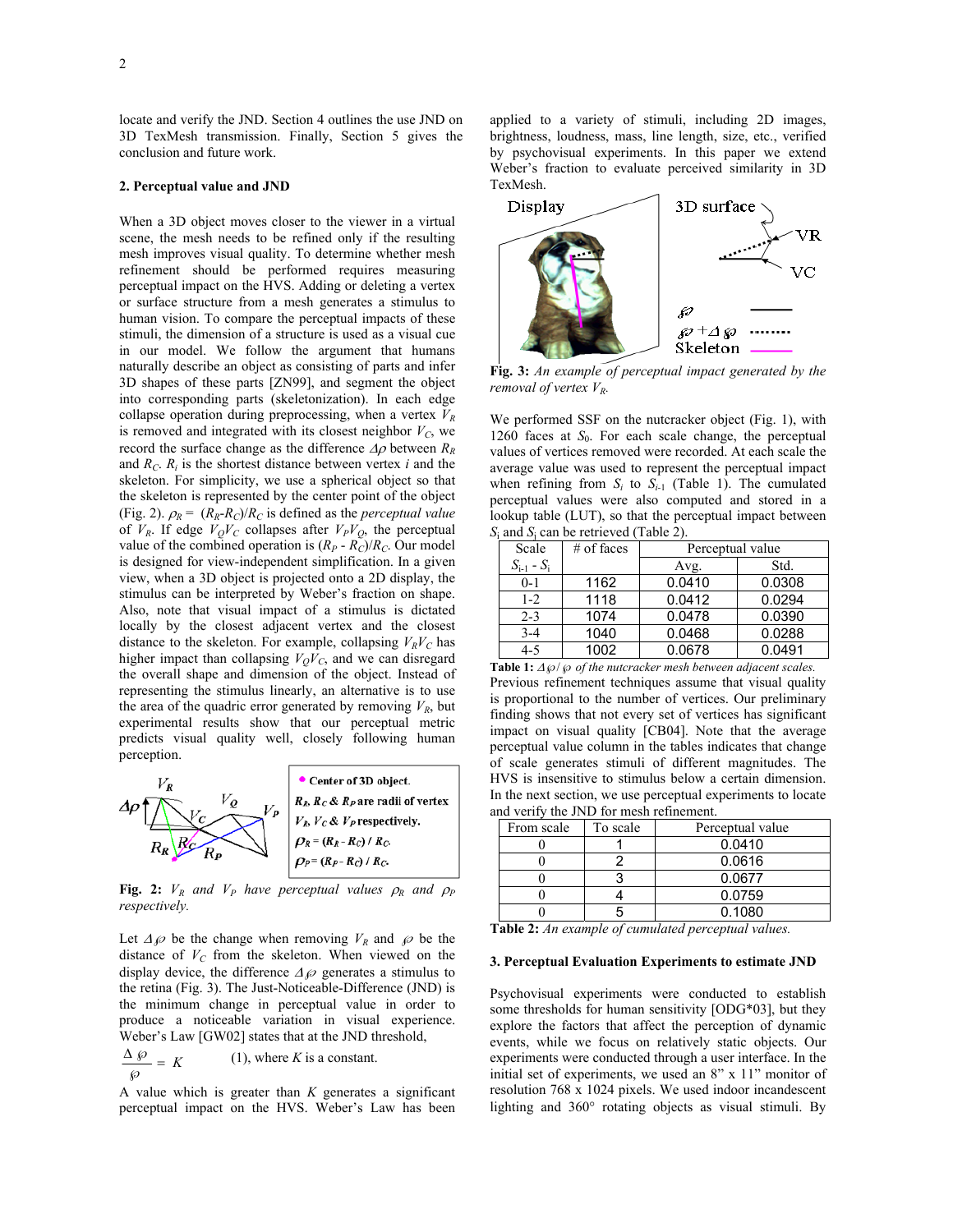using rotating objects, the judges were able to examine all silhouettes, which is more accurate than selecting a limited number of views [WFM01]. Since the goal is to evaluate the visual impact resulting from geometry change, the same texture was mapped onto both stimuli under comparison. Four sets of experiments were conducted. Randomly generated ellipsoids of different dimensions were used in the first two. Irregular quadrics were used in the third, and a 3D object was used in the fourth. We started with ellipsoids because 3D surfaces can be approximated by ellipsoids [KT96] defined by the polynomial equation with parameters *a*, *b* and *c*.

$$
\frac{x^2}{a^2} + \frac{y^2}{b^2} + \frac{z^2}{c^2} = 1
$$
 (2)

Each 3D object has its unique surface property and thus perceptual values. Not every perceptual range can be found in a 3D object. For initial estimation, it is easier to apply scaling factors on ellipsoids to narrow down the range where the JND is located.

### **3.1 Experiment 1** − **An initial estimation of JND**

In each test, a pair of ellipsoids (original and scaled versions) was displayed to a judge. The stimuli could be zoomed in and out, and rotated in any direction in a synchronized manner for examination. The original version was generated by randomly selecting the parameter set {*a*,  $b, c$ }. The scaled version is defined by the parameters  ${fa}$ ,  $fb, fc\}$  where f is a scaling factor in the range [0.7, 1.3]. One, two or none of the three parameters *a*, *b* and *c* were randomly exempted from scaling. The left and right positions were randomly assigned to the ellipsoids. We applied the two-alternative forced-choice (2AFC) strategy [Web05], and asked judges to choose the larger ellipsoid. After 34 tests with one judge, we eliminated the scaling factors which could be recognized correctly 100% of the time. We also eliminated the scaling factors for which judges relied on guessing (correctly judged approximately 50% of the time). The range was then refined to [0.9, 1.1].

**3.2 Experiment 2** − **Locating JND for regular ellipsoids** Experiment 1 was repeated within the refined range [0.9, 1.1]. Each correct or wrong answer was recorded under the ten sub-ranges  $\Re_i$  (*i*∈[1,10]), corresponding to the set of values  $0 < \chi_1 \leq 0.01, \ldots, 0.09 < \chi_{10} \leq 0.10$ , with  $f = 1 \pm \chi_i$ . After 439 tests with two judges, for each sub-range k the percentage  $\Omega_k$  for which the judge had chosen the correct ellipsoid was computed. It was noticed that in a low subrange,  $\Omega_k$  is also low, implying that it was more difficult to distinguish the ellipsoids. Experimental results show that in the sub-range  $\mathfrak{R}_4$ , the judge could choose the correct answer 75% of the time. Thus, 0.04 was determined as the JND for discriminating ellipsoids.

**3.3 Experiment 3** − **JND for irregular quadric surfaces** In the virtual world, 3D objects are often more complex than a smooth ellipsoid. To verify the JND for more general 3D shapes, Experiment 2 was repeated but the ellipsoids were randomly distorted to generate irregular quadrics of random dimensions.

For each evaluation, a texture was selected randomly from six different patterns to avoid possible texture masking effect, but the same texture was mapped onto each pair of stimuli, and indoor incandescent lighting was used in the experimental environment. Prior knowledge and familiarity are compelling factors affecting how the HVS perceive. It is believed that the irregular quadrics would be more difficult than the regular ellipsoids for the HVS to discriminate. To accommodate this factor, a broader range of [0.8, 1.2] and 20 sub-ranges were used. One thousand tests were assigned to seven judges, and each judging session did not exceed 3 minutes to avoid fatigue. To ensure unbiased result, at least 30 tests were completed in each sub-range. The line of best fit was solved by regression. JND 0.10 (sub-range 10) was the threshold where the judgement was correct 75% of the time.



**Fig. 4:** *Examples of randomly generated irregular quadric.*



**Fig. 5:** *JND for quadrics based on data obtained from 1000 tests.*

Note that the JND is higher for irregular quadrics than regular ellipsoids. Since the appearance of 3D objects are close to quadrics then ellipsoids, 0.10 was used as the benchmark in Experiment 4 to evaluate the perceptual impact when refining the nutcracker object from a coarse to a denser version.



**Fig. 6:** *An example of different scales of the nutcracker object,*  $S_0$ *,*  $S_6$  *and*  $S_8$  *from left to right.* 

In this experiment, we verified the JND by testing pairs of simplified meshes randomly selected from  $S_0$  to  $S_{20}$  of the nutcracker object (Fig. 6). The original mesh  $S_0$  was displayed as a reference in the upper part of the interface. Two stimuli were displayed side by side in the bottom part. We followed the 2AFC with reference strategy, and a judge was asked to decide which one (left or right) was a finer version closer to the original. The perceptual values in the LUT (explained in Section 3) were grouped into 10 sub